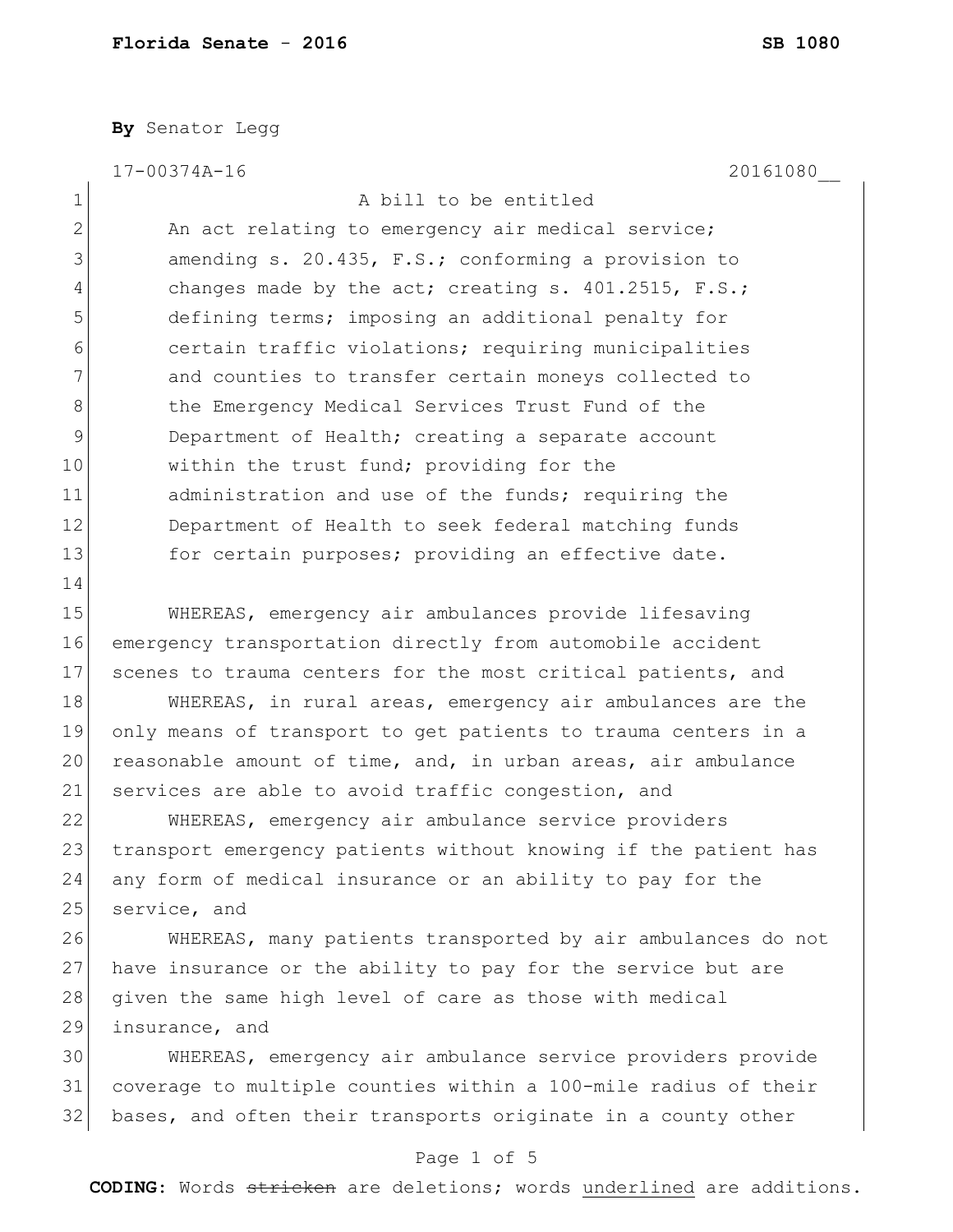17-00374A-16 20161080\_\_ 33 than where they are based, which makes local funding difficult, 34 and 35 WHEREAS, emergency air ambulance service providers are 36 reimbursed by the state's Medicaid program far below what it 37 costs to cover emergency air transportation and are not 38 reimbursed if the patient is indigent or not eligible for 39 Medicaid, and 40 WHEREAS, unlike the hospitals to which emergency air 41 ambulance service providers deliver patients, air ambulance 42 service providers are not eligible to apply for federal funding 43 to cover providing services to high numbers of Medicaid, 44 uninsured, or underinsured patients, and 45 WHEREAS, a portion of the penalty for certain traffic 46 violations is used to fund other programs and providers that 47 make health care and rehabilitation available to patients, and 48 WHEREAS, emergency air ambulance services are the most 49 critical means of supporting patients who are injured as a 50 result of major traffic collisions, and 51 WHEREAS, an additional fee of \$1 per moving traffic 52 violation will result in a very small percentage increase on 53 each traffic violation penalty to be used to support air 54 ambulance services, and 55 WHEREAS, emergency air ambulance services play a key role 56 in the statewide emergency medical services system, including 57 disaster response and homeland security, and it is important for 58 the state to support these vital services, NOW, THEREFORE, 59 60 Be It Enacted by the Legislature of the State of Florida: 61

## Page 2 of 5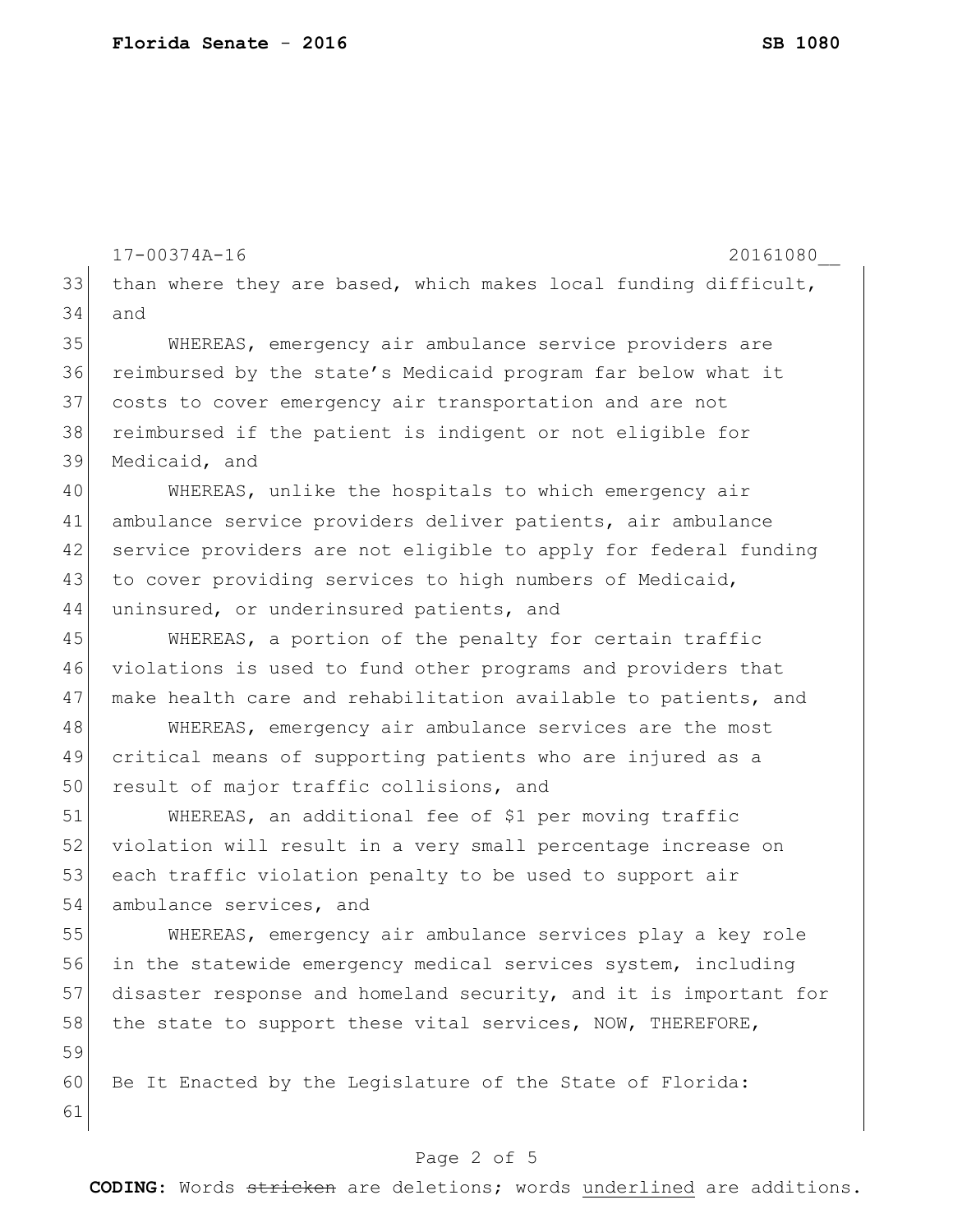|    | $17 - 00374A - 16$<br>20161080                                     |
|----|--------------------------------------------------------------------|
| 62 | Section 1. Paragraph (a) of subsection (13) of section             |
| 63 | 20.435, Florida Statutes, is amended to read:                      |
| 64 | 20.435 Department of Health; trust funds. The following            |
| 65 | trust funds shall be administered by the Department of Health:     |
| 66 | (13) Emergency Medical Services Trust Fund.                        |
| 67 | (a) Funds to be credited to and uses of the trust fund             |
| 68 | shall be administered in accordance with $ss. 318.14$ , $318.18$ , |
| 69 | 318.21, 395.403, and 395.4036, and 401.2515 and parts I and II     |
| 70 | of chapter 401.                                                    |
| 71 | Section 2. Section 401.2515, Florida Statutes, is created          |
| 72 | to read:                                                           |
| 73 | 401.2515 Emergency air ambulance services.-                        |
| 74 | DEFINITIONS. - As used in this section, the term:<br>(1)           |
| 75 | (a) "Director" means the director of the division.                 |
| 76 | (b) "Division" means the Division of Emergency Preparedness        |
| 77 | and Community Support of the Department of Health.                 |
| 78 | (c) "Provider" means a provider of emergency air ambulance         |
| 79 | services.                                                          |
| 80 | (2) TRAFFIC VIOLATION PENALTY.-                                    |
| 81 | (a) Except for red light violations, toll violations, and          |
| 82 | parking offenses, a penalty of \$1 is imposed upon every motor     |
| 83 | vehicle moving violation of chapter 316 or a local ordinance       |
| 84 | adopted pursuant to the Florida Uniform Traffic Control Law. The   |
| 85 | penalty is in addition to any penalty assessed pursuant to         |
| 86 | chapter 316.                                                       |
| 87 | (b) Each municipality and county, within 30 days after the         |
| 88 | last day of each calendar quarter of the year, shall transfer      |
| 89 | moneys collected under this section to the Emergency Medical       |
| 90 | Services Trust Fund established by s. 20.435. The department       |
|    |                                                                    |

## Page 3 of 5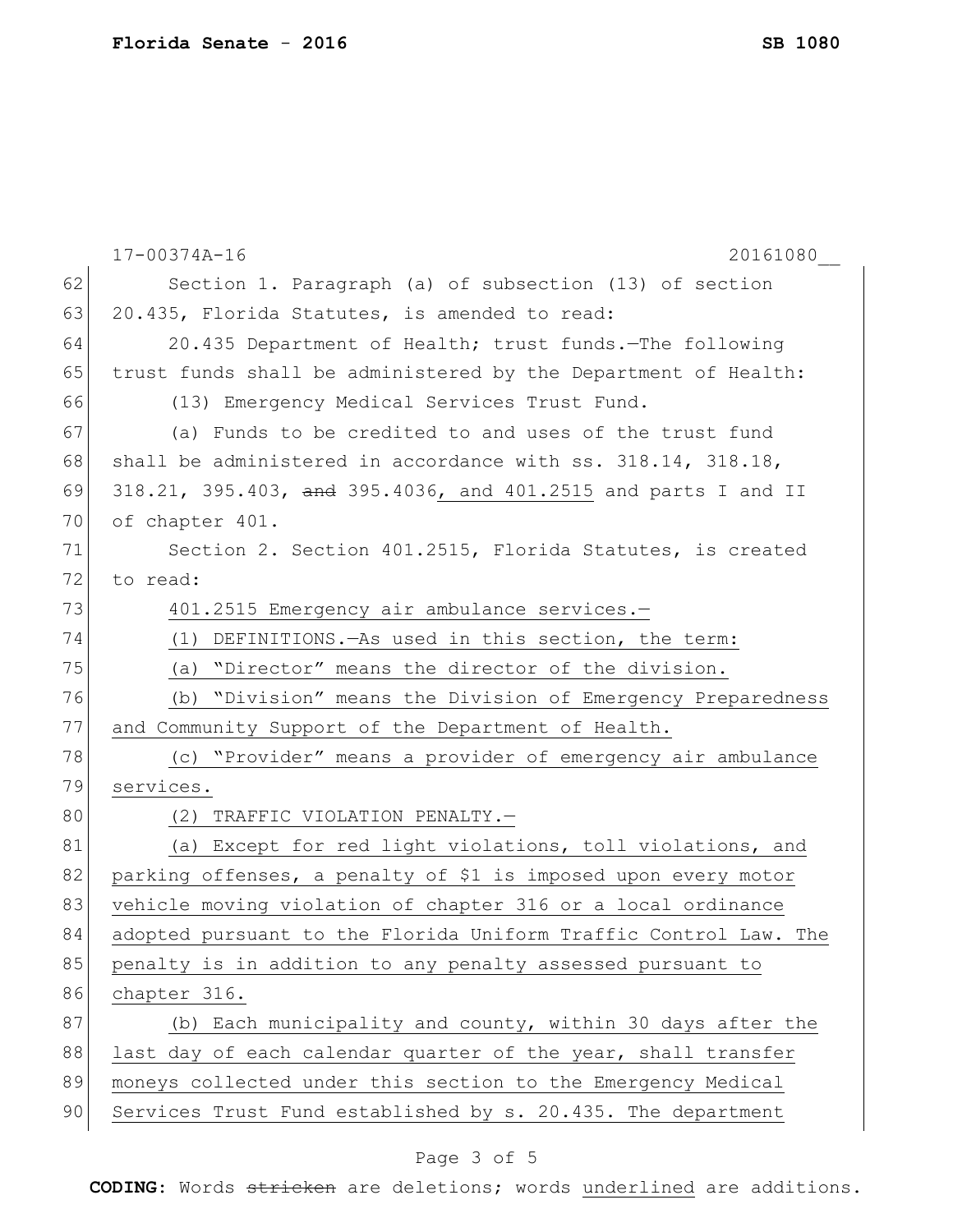|     | 17-00374A-16<br>20161080                                         |
|-----|------------------------------------------------------------------|
| 91  | shall keep the moneys collected in a separate account named the  |
| 92  | Emergency Air Ambulance Service Account.                         |
| 93  | (3) ADMINISTRATION AND USE OF FUNDS.-                            |
| 94  | (a) The Emergency Air Ambulance Service Account shall be         |
| 95  | administered by the division. Moneys in the account shall be     |
| 96  | made available, upon appropriation by the Legislature, to the    |
| 97  | department to pay administrative costs and then to augment       |
| 98  | emergency air ambulance service provider reimbursement payments  |
| 99  | made through the Florida Medicaid program.                       |
| 100 | (b) Notwithstanding any other provision of law, the              |
| 101 | department shall increase the Florida Medicaid reimbursement for |
| 102 | emergency air ambulance service providers if:                    |
| 103 | 1. Moneys in the Emergency Air Ambulance Service Account         |
| 104 | cover the cost of increased payments;                            |
| 105 | 2. Any reimbursement amount does not exceed the normal and       |
| 106 | customary charges of the provider; and                           |
| 107 | 3. The state does not incur any general revenue expense to       |
| 108 | pay for the increase.                                            |
| 109 | (4) METHODOLOGY.-                                                |
| 110 | (a) The department, working with the Agency for Health Care      |
| 111 | Administration, must seek to obtain federal matching funds to    |
| 112 | augment the Florida Medicaid reimbursement for emergency air     |
| 113 | ambulance service providers.                                     |
| 114 | (b) The director shall:                                          |
| 115 | 1. By July 1, 2017, meet with air ambulance service              |
| 116 | providers to determine the most appropriate methodology to       |
| 117 | distribute the funds for air ambulance services;                 |
| 118 | 2. Implement in a timely manner the methodology determined       |
| 119 | most appropriate, giving great weight to the needs of the air    |
|     |                                                                  |

## Page 4 of 5